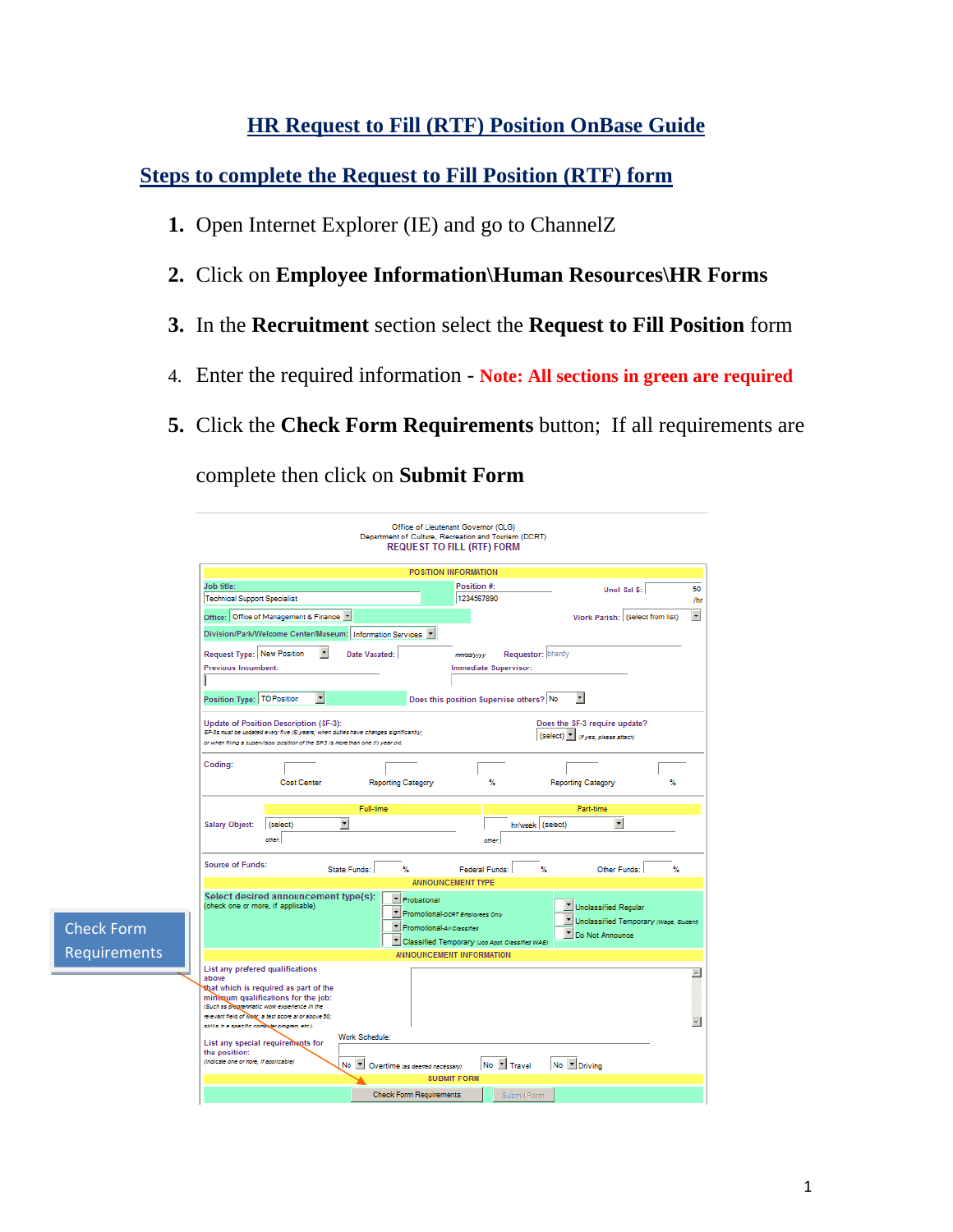### **Steps to retrieve a RTF Position Form:**

- 1. Click on the **OnBase** icon located on the ChannelZ website
- **2.** Click on the arrow next to **Document Type Groups** and select

#### **CRT-Shared**

- **3.** In the **Document Types** section click on **CRT- Request to fill Position**
- 4. Type the appropriate **keyword** value, such as the **HR Position**

**Title** or **HR Position# or requestor**, etc. and hit enter or click

on the **Binoculars** (Find button)

5. Documents that match your query will display in the **Search Results**

window; **highlight** and **double-click** to open the document.

### **How to add a sticky note to a RTF Position form:**

Right-click on the **RTF position form** and select **Notes** and **Add Note;**  click on **Sticky Note**, select **OK** and type in the white area of the note

|                                                                                                                                                                                                                                 | <b>Sticky Note</b> |
|---------------------------------------------------------------------------------------------------------------------------------------------------------------------------------------------------------------------------------|--------------------|
| Office of Lieutenant Governor (OLG)<br>Iticky Note - 10/2/2013 - Bridgette K. Had<br>Department of Culture, Recreation and Tourism (DCRT)<br>X BHARDY 10/2/2013 2:56:59 PM<br><b>REQUEST TO FILL (RTF) FORM</b><br>testing form |                    |
| POSITION INFORMATION                                                                                                                                                                                                            |                    |
| Position #:<br>Job title:<br><b>TECHNICAL SUPPORT SPECIALIST</b><br>1234567890                                                                                                                                                  |                    |
| Office: Office of Management & Finance                                                                                                                                                                                          |                    |
| Division/Park/Welcome Center/Museum: Information Services                                                                                                                                                                       |                    |
| <b>Request Type: New Position</b><br>Date Vacated:<br><b>mmussos</b> Requestor: BHARDY<br>$\left\vert \mathbf{w}\right\vert$                                                                                                    |                    |
| <b>Previous Incumbent:</b><br>Immediate Supervisor:                                                                                                                                                                             |                    |
|                                                                                                                                                                                                                                 |                    |
| Does this position Supervise others? No<br>Position Type: TO Position<br>$\overline{\phantom{0}}$<br>$\overline{\phantom{a}}$                                                                                                   |                    |
| (select) [8] (First, please attach)<br>or when filing a aupervisory position of the SF-3 is more than one (1) year old.                                                                                                         |                    |
| <b>Cost Center</b><br><b>Reporting Category</b><br>鲇<br><b>Reporting Category</b>                                                                                                                                               |                    |
| Coding:<br>Part.time<br>Full-time                                                                                                                                                                                               |                    |
| <b>Salary Object:</b><br>hr/week (select)<br>(select)<br>$\blacksquare$<br>۰<br>other<br>other                                                                                                                                  |                    |
| State Funds:<br><b>Source of Funds:</b><br>Federal Funds:  <br>196<br>Other Funds:<br>%                                                                                                                                         |                    |
| <b>ANNOUNCEMENT TYPE</b>                                                                                                                                                                                                        |                    |
| [X] Probational =<br>[X] Unclassified Regular<br>[] Promotional-CRT Only<br>[1] Unclassified Temporary [*]<br>[X] Promotional-All Classified ><br>[] Do Not Announce<br>[] Classified Temporary                                 |                    |
| Select desired announcement type(s):<br>(check one or more, if applicable)<br>ANNOUNCEMENT INFORMATION                                                                                                                          |                    |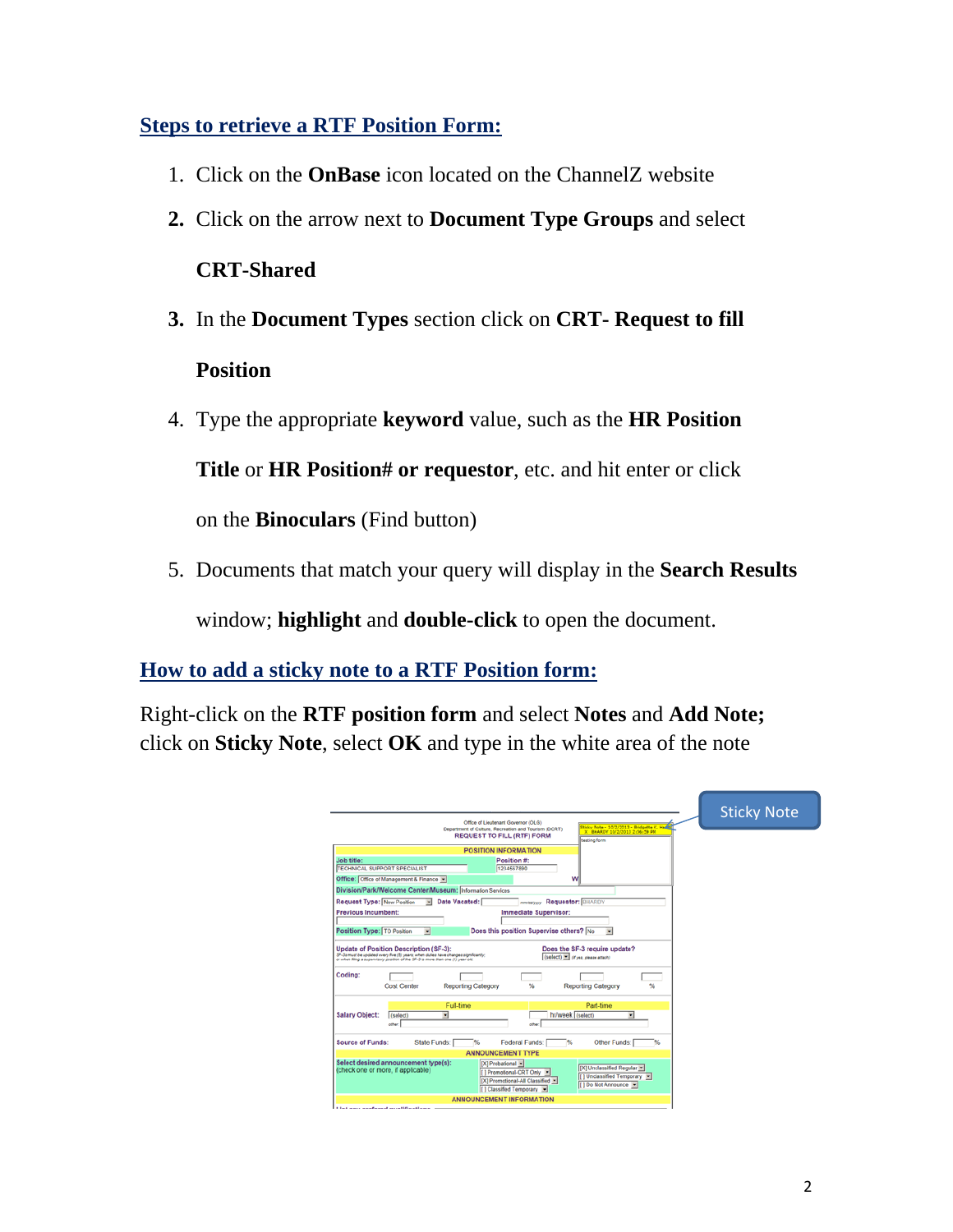# **Steps to attach a SF-3 related document to a RTF Position form:**

- 1. Click on the **OnBase** icon located on the ChannelZ website
- **2.** Click on the down arrow next to **Document Retrieval** and select

# **Import Document**



- 3. Click on **Browse** and navigate to the file you would like to attach and click on **Open**.
- **4.** In the **Document Type Groups** section select **CRT-Shared**, in the **Document Types** section select **CRT-Request to Fill Position SF-3**
- 5. Enter the required **HR Position# and HR Position Title** of the document you are importing
- 6. Click on the **Import** icon  $\frac{1}{2}$  at the bottom of the screen.
- 7. **Import Succeeded** should appear at the top of the screen.
- 8. To view the form and related document, click on the down arrow next to **Import Document** and select **Document Retrieval**, then follow the steps below on **How to view a RTF Form and related SF-3 document**.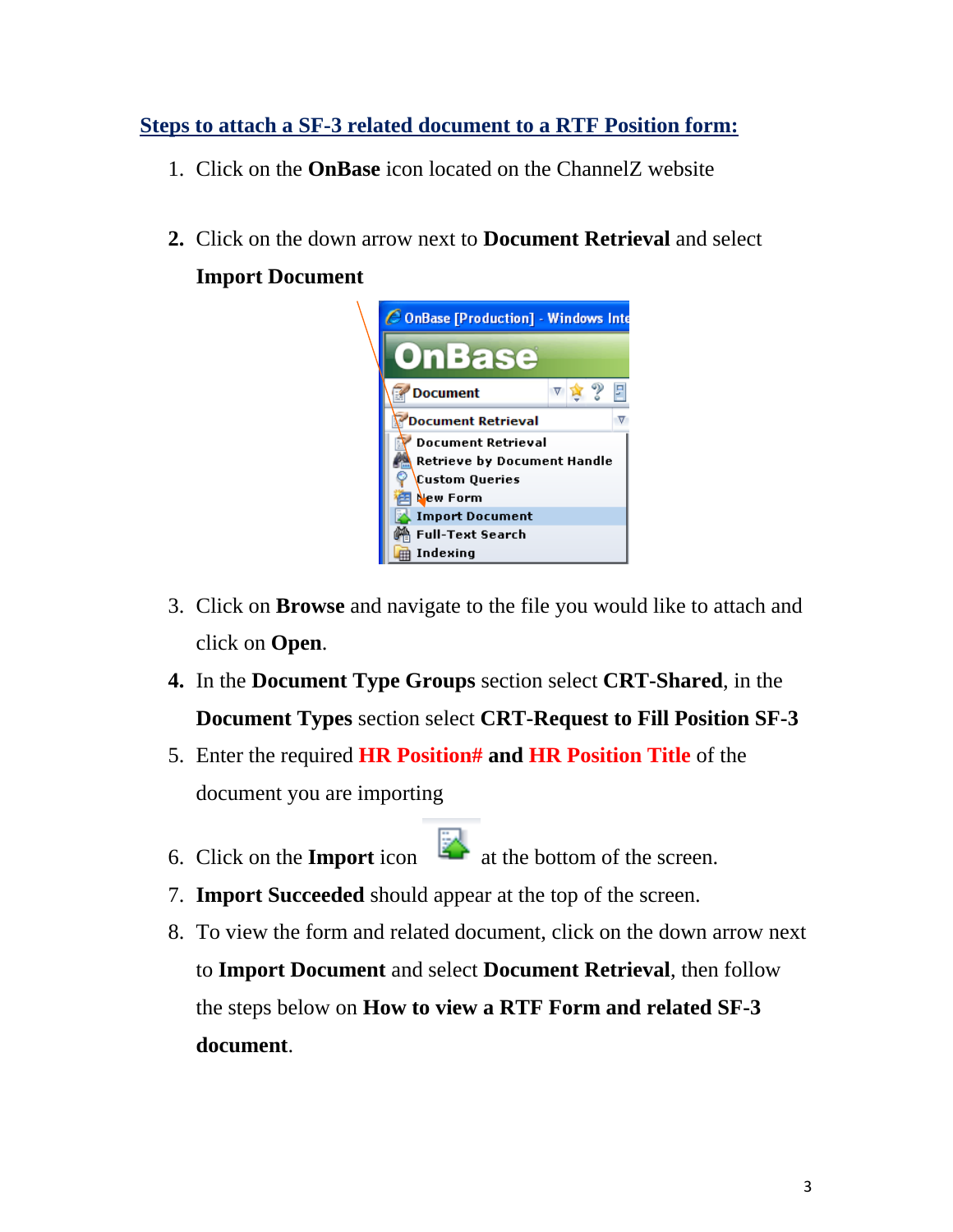# **To view a Request to Fill Position form and related SF-3 document:**

- **1.** In the **Document Type Groups** section select **CRT-Shared**
- 2. In the **Document Types** section click on **CRT-Request to Fill Position;** Hit Enter or click on the **Binoculars**
- 3. Right-click on the RTF form and click on **Cross-References**

| <b>UnBase</b>                                                                                 | <b>Document Name</b>                                                                                                                                                                                          |  |  |  |  |  |  |  |
|-----------------------------------------------------------------------------------------------|---------------------------------------------------------------------------------------------------------------------------------------------------------------------------------------------------------------|--|--|--|--|--|--|--|
|                                                                                               | CRT - Request to Fill Position - 10/2/2013 - TECHNICAL SUPPORT SPECIALIST - 1234567890 - OFFICE OF MANAGEMENT & FINANCE - PENDING                                                                             |  |  |  |  |  |  |  |
| ?<br>E<br>▽食<br>Document                                                                      | CRT - Request to Fill Position - 9/27/2013 - TESTING - 12345678901234567890 - OFFICE OF MANAGEMENT & FINANCE - PENDING                                                                                        |  |  |  |  |  |  |  |
| $\triangledown$<br>Document Retrieval                                                         |                                                                                                                                                                                                               |  |  |  |  |  |  |  |
| <b>Document Type Groups</b>                                                                   |                                                                                                                                                                                                               |  |  |  |  |  |  |  |
| $\overline{\mathbf{v}}$<br>CRT - Shared                                                       |                                                                                                                                                                                                               |  |  |  |  |  |  |  |
| <b>Document Types</b>                                                                         |                                                                                                                                                                                                               |  |  |  |  |  |  |  |
| CRT - Contracts Supporting Documents<br>$\blacktriangle$                                      |                                                                                                                                                                                                               |  |  |  |  |  |  |  |
| CRT - Employee Services Access                                                                |                                                                                                                                                                                                               |  |  |  |  |  |  |  |
| <b>CRT - Mobile Device Bills</b><br>CRT - Request to Fill Position                            | Sticky Note - 10/2/2013 - Bridgette K. Hardy<br>Office of Lieutenant Governor (OLG)<br>X BHARDY 10/2/2013 3:17:10 PM                                                                                          |  |  |  |  |  |  |  |
| CRT - Request to Fill Position SF-3                                                           | <mark>Sticky Note - 10/2/2013 - Bridgette K. Hard</mark> y<br>Department of Culture, Recreation and Tourism (DCRT)<br>X BHARDY 10/2/2013 2:56:59 PM                                                           |  |  |  |  |  |  |  |
| $\overline{\mathbf{v}}$<br><b>HR - Recruiting Applications</b><br><b>From Date</b><br>To Date | <b>REQUEST TO FILL (RTF) FORM</b><br>testing form                                                                                                                                                             |  |  |  |  |  |  |  |
| $\circledast$<br>■<br>⊞                                                                       | <b>POSITION IMFORMATION</b>                                                                                                                                                                                   |  |  |  |  |  |  |  |
| Keywords<br>Text<br>Note                                                                      |                                                                                                                                                                                                               |  |  |  |  |  |  |  |
|                                                                                               | Position #:                                                                                                                                                                                                   |  |  |  |  |  |  |  |
| <b>HR Position Title</b>                                                                      | <b>PECIALIST</b><br>1234567890                                                                                                                                                                                |  |  |  |  |  |  |  |
|                                                                                               | <b>UTTICE:   Office of Management &amp; Finance +</b><br>W<br>Keywords                                                                                                                                        |  |  |  |  |  |  |  |
| HR Position #                                                                                 | History<br>Division/Park/Welcome Center/Museum                                                                                                                                                                |  |  |  |  |  |  |  |
|                                                                                               | <b>Cross-References</b><br><b>Natyyy Requestor: BHARDY</b>                                                                                                                                                    |  |  |  |  |  |  |  |
|                                                                                               | <b>Request Type: New Position</b><br>Date V Notes<br>Re-Index                                                                                                                                                 |  |  |  |  |  |  |  |
| <b>CRT</b> Offices<br>۰                                                                       | <b>Previous Incumbent:</b><br>te Supervisor:<br>Print                                                                                                                                                         |  |  |  |  |  |  |  |
| $\overline{\mathbf{x}}$                                                                       | Workflow                                                                                                                                                                                                      |  |  |  |  |  |  |  |
| Requestor<br>Ξ                                                                                | Does this position Supervise others? No<br>Position Type: TO Position<br>$\left  \cdot \right $<br>$\blacktriangledown$                                                                                       |  |  |  |  |  |  |  |
|                                                                                               |                                                                                                                                                                                                               |  |  |  |  |  |  |  |
| <b>Approval Status</b><br>$=$                                                                 | Does the SF-3 require update?<br>Update of Position Description (SF-3):                                                                                                                                       |  |  |  |  |  |  |  |
| $\overline{\mathbf{v}}$                                                                       | SF-3s must be updated every five (5) years; when duties have changes significantly;<br>(select) v (if yes, please attach)<br>or when filing a supervisory position of the SF-3 is more than one (1) year old. |  |  |  |  |  |  |  |
|                                                                                               |                                                                                                                                                                                                               |  |  |  |  |  |  |  |
| SupervisesOthers<br>٠                                                                         | Coding:                                                                                                                                                                                                       |  |  |  |  |  |  |  |
| $\overline{\mathbf{x}}$                                                                       | $\frac{0}{0}$<br>%<br><b>Cost Center</b><br><b>Reporting Category</b><br><b>Reporting Category</b>                                                                                                            |  |  |  |  |  |  |  |
| <b>HRStamp</b>                                                                                |                                                                                                                                                                                                               |  |  |  |  |  |  |  |
|                                                                                               | Full-time<br>Part-time                                                                                                                                                                                        |  |  |  |  |  |  |  |
|                                                                                               | <b>Salary Object:</b><br>hr/week (select)<br>$\overline{\textbf{v}}$<br>(select)<br>۰                                                                                                                         |  |  |  |  |  |  |  |
| HRLogNumber                                                                                   | other.<br>other.                                                                                                                                                                                              |  |  |  |  |  |  |  |
|                                                                                               |                                                                                                                                                                                                               |  |  |  |  |  |  |  |
| <b>HRExamPlan</b>                                                                             | <b>Source of Funds:</b><br>State Funds:<br>$\%$<br><b>Federal Funds:</b><br>$\%$<br>Other Funds:<br>$\%$                                                                                                      |  |  |  |  |  |  |  |
|                                                                                               |                                                                                                                                                                                                               |  |  |  |  |  |  |  |
|                                                                                               | <b>ANNOUNCEMENT TYPE</b>                                                                                                                                                                                      |  |  |  |  |  |  |  |
|                                                                                               | Select desired announcement type(s):<br>$[X]$ Probational $\blacktriangleright$<br>  [X] Unclassified Regular                                                                                                 |  |  |  |  |  |  |  |
|                                                                                               | (check one or more, if applicable)<br>    Promotional-CRT Only ▼<br>[] Unclassified Temporary ▼                                                                                                               |  |  |  |  |  |  |  |
|                                                                                               | [X] Promotional-All Classified v<br>    Do Not Announce ▼                                                                                                                                                     |  |  |  |  |  |  |  |
|                                                                                               | [ ] Classified Temporary ▼                                                                                                                                                                                    |  |  |  |  |  |  |  |
| 0<br><b>Full Text Search</b>                                                                  | <b>ANNOUNCEMENT INFORMATION</b>                                                                                                                                                                               |  |  |  |  |  |  |  |
| AA<br>$\sqrt{12}$<br>$\sim$ Res<br>AA                                                         |                                                                                                                                                                                                               |  |  |  |  |  |  |  |

4. A list of SF-3 documents related to the form will appear